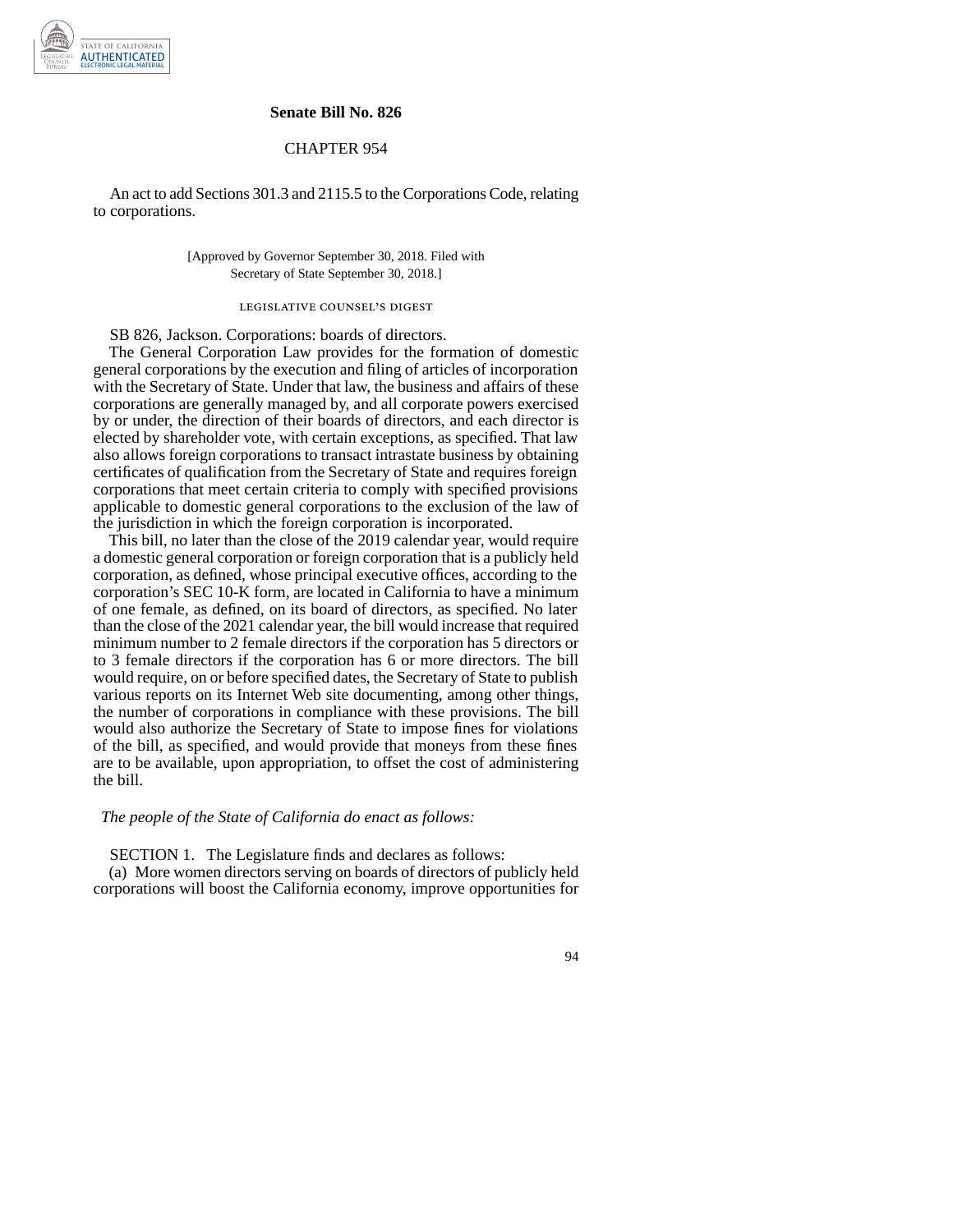women in the workplace, and protect California taxpayers, shareholders, and retirees, including retired California state employees and teachers whose pensions are managed by CalPERS and CalSTRS. Yet studies predict that it will take 40 or 50 years to achieve gender parity, if something is not done proactively.

(b) In September 2013, Senate Concurrent Resolution 62 urged that by December 31, 2016, all public companies in California increase the number of women on their boards of directors ranging from one to three, depending upon the size of their boards. California was the first state in the United States to adopt such a resolution, followed by five other states that passed similar resolutions urging more women directors on corporate boards in their states.

(c) Numerous independent studies have concluded that publicly held companies perform better when women serve on their boards of directors, including:

(1) A 2017 study by MSCI found that United States' companies that began the five-year period from 2011 to 2016 with three or more female directors reported earnings per share that were 45 percent higher than those companies with no female directors at the beginning of the period.

(2) In 2014, Credit Suisse found that companies with at least one woman on the board had an average return on equity (ROE) of 12.2 percent, compared to 10.1 percent for companies with no female directors. Additionally, the price-to-book value of these firms was greater for those with women on their boards: 2.4 times the value in comparison to 1.8 times the value for zero-women boards.

(3) A 2012 University of California, Berkeley study called "Women Create a Sustainable Future" found that companies with more women on their boards are more likely to "create a sustainable future" by, among other things, instituting strong governance structures with a high level of transparency.

(4) Credit Suisse conducted a six-year global research study from 2006 to 2012, with more than 2,000 companies worldwide, showing that women on boards improve business performance for key metrics, including stock performance. For companies with a market capitalization of more than \$10 billion, those with women directors on boards outperformed shares of comparable businesses with all-male boards by 26 percent.

(5) The Credit Suisse report included the following findings:

(A) There has been a greater correlation between stock performance and the presence of women on a board since the financial crisis in 2008.

(B) Companies with women on their boards of directors significantly outperformed others when the recession occurred.

(C) Companies with women on their boards tend to be somewhat risk averse and carry less debt, on average.

(D) Net income growth for companies with women on their boards averaged 14 percent over a six-year period, compared with 10 percent for companies with no women directors.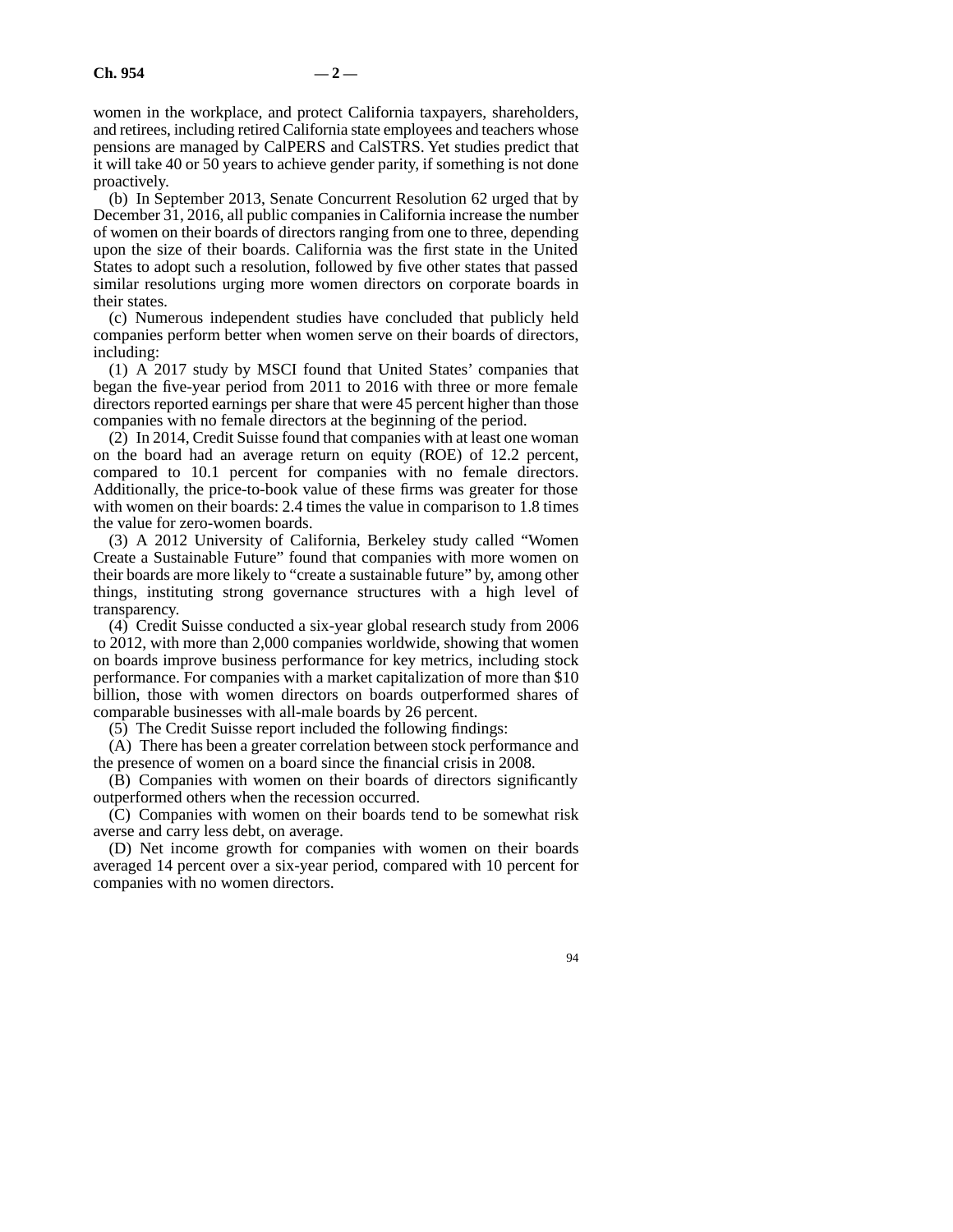(d) Other countries have addressed the lack of gender diversity on corporate boards by instituting quotas mandating 30 to 40 percent of seats to be held by women directors. Germany is the largest economy to mandate a quota requiring that 30 percent of public company board seats be held by women; in 2003, Norway was the first country to legislate a mandatory 40 percent quota for female representation on corporate boards. Since then, other European nations that have legislated similar quotas include France, Spain, Iceland, and the Netherlands.

(e) One-fourth of California's public companies in the Russell 3000 index have NO women on their boards of directors; and for the rest of the companies, women hold only 15.5 percent of the board seats. A 2017 report being prepared by Board Governance Research LLC, conducted by University of San Diego professor Annalisa Barrett, found the following:

(1) As of June 2017, among the 446 publicly traded companies included in the Russell 3000 index and headquartered in California, representing nearly \$5 trillion in market capitalization, women directors held 566 seats, or 15.5 percent of seats, while men held 3,089 seats, or 84.5 percent of seats.

(2) More than one-quarter, numbering 117, or 26 percent, of the Russell 3000 companies based in California have NO women directors serving on their boards.

(3) Only 54, or 12 percent, of these companies have three or more female directors on their boards.

(4) Smaller companies are much more likely to lack female directors. Among the 50 California-based companies with the lowest revenues, with an average of \$13 million in 2015 revenues, only 8.4 percent of the director seats are held by women, and nearly half, or 48 percent, of these companies have NO women directors. Among the 50 largest California companies, with an average of nearly \$30 billion in 2015 revenues, 23.5 percent of the director seats are held by women. All of the 50 have at least one woman director.

(f) If measures are not taken to proactively increase the numbers of women serving on corporate boards, studies have shown that it will take decades, as many as 40 or 50 years, to achieve gender parity among directors, including:

(1) A 2015 study conducted by the United States Government Accountability Office estimated that it could take more than 40 years for the numbers of women on boards to match men.

(2) The 2017 Equilar Gender Diversity Index (GDI) revealed that it will take nearly 40 years for the Russell 3000 companies nationwide to reach gender parity — the year 2055.

(3) Nearly one-half of the 75 largest IPOs from 2014 to 2016 went public with NO women on their boards. Many technology companies in California have gone public with no women on their boards, according to a 2017 national study by 2020 Women on Boards.

(g) Further, several studies have concluded that having three women on the board, rather than just one or none, increases the effectiveness of boards, including:

94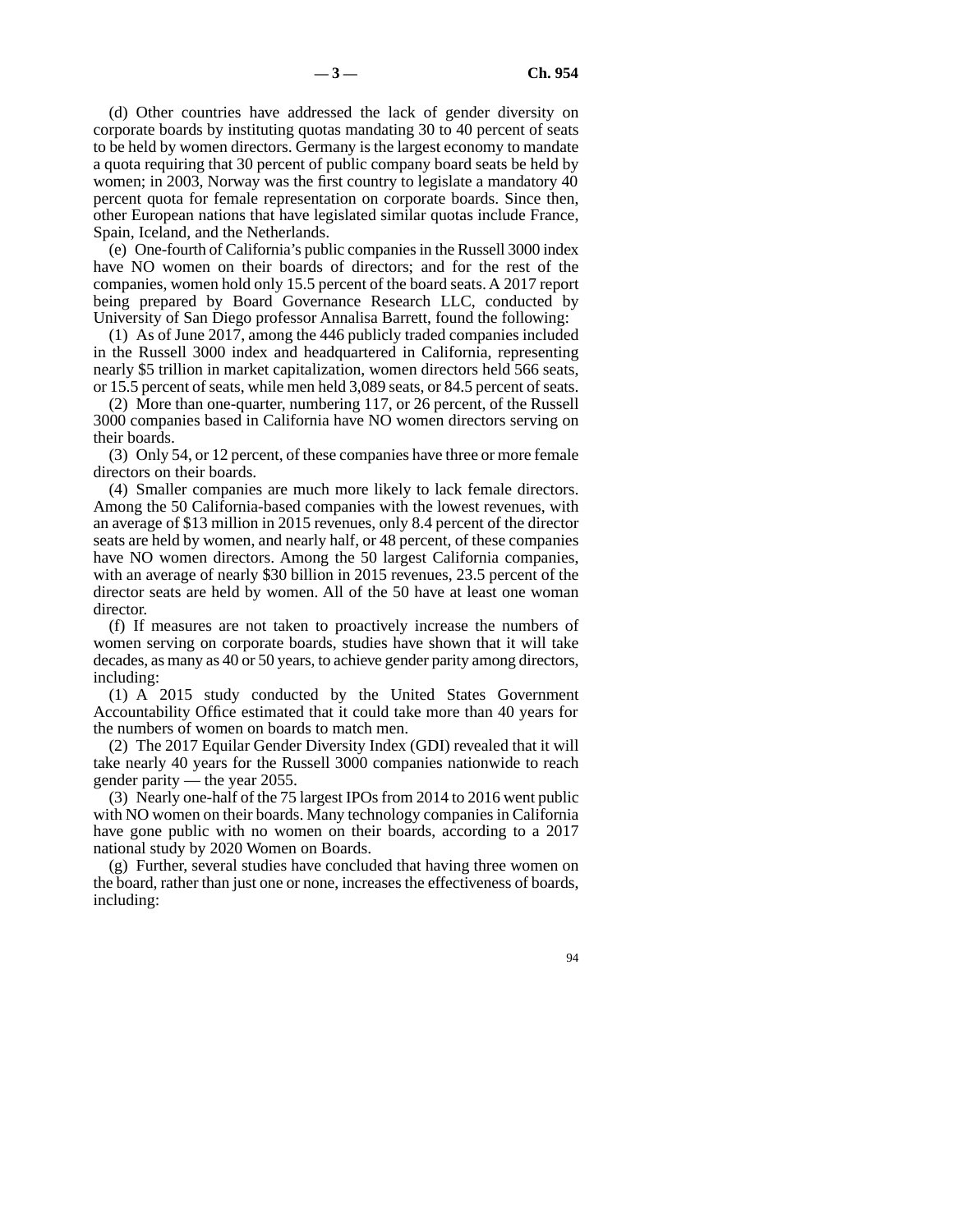(1) (A) According to the study entitled "Women Directors on Corporate Boards From Tokenism to Critical Mass," by M. Torchia, A. Calabrò, and M. Huse, published in the Journal of Business Ethics in 2011, and a report entitled "Critical Mass on Corporate Boards: Why Three or More Women Enhance Governance," attaining critical mass, going from one or two women directors to at least three women directors, creates an environment where women are no longer seen as outsiders and are able to influence the content and process of board discussions more substantially.

(B) Boards of directors need to have at least three women to enable them to interact and exercise an influence on the working style, processes, and tasks of the board, in turn positively affecting the level of organizational innovation within the firm they govern.

(2) (A) A 2016 McKinsey and Company study entitled "Women Matter" showed nationwide that companies where women are most strongly represented at board or top-management levels are also the companies that perform the best in profitability, productivity, and workforce engagement.

(B) Companies with three or more women in senior management functions score even more highly, on average, on the organizational performance profile, than companies with no women on boards or in the executive ranks. When there are at least three women on corporate boards with an average membership of 10 directors, performance increases significantly.

SEC. 2. Section 301.3 is added to the Corporations Code, to read:

301.3. (a) No later than the close of the 2019 calendar year, a publicly held domestic or foreign corporation whose principal executive offices, according to the corporation's SEC 10-K form, are located in California shall have a minimum of one female director on its board. A corporation may increase the number of directors on its board to comply with this section.

(b) No later than the close of the 2021 calendar year, a publicly held domestic or foreign corporation whose principal executive offices, according to the corporation's SEC 10-K form, are located in California shall comply with the following:

(1) If its number of directors is six or more, the corporation shall have a minimum of three female directors.

(2) If its number of directors is five, the corporation shall have a minimum of two female directors.

(3) If its number of directors is four or fewer, the corporation shall have a minimum of one female director.

(c) No later than July 1, 2019, the Secretary of State shall publish a report on its Internet Web site documenting the number of domestic and foreign corporations whose principal executive offices, according to the corporation's SEC 10-K form, are located in California and who have at least one female director.

(d) No later than March 1, 2020, and annually thereafter, the Secretary of State shall publish a report on its Internet Web site regarding, at a minimum, all of the following: